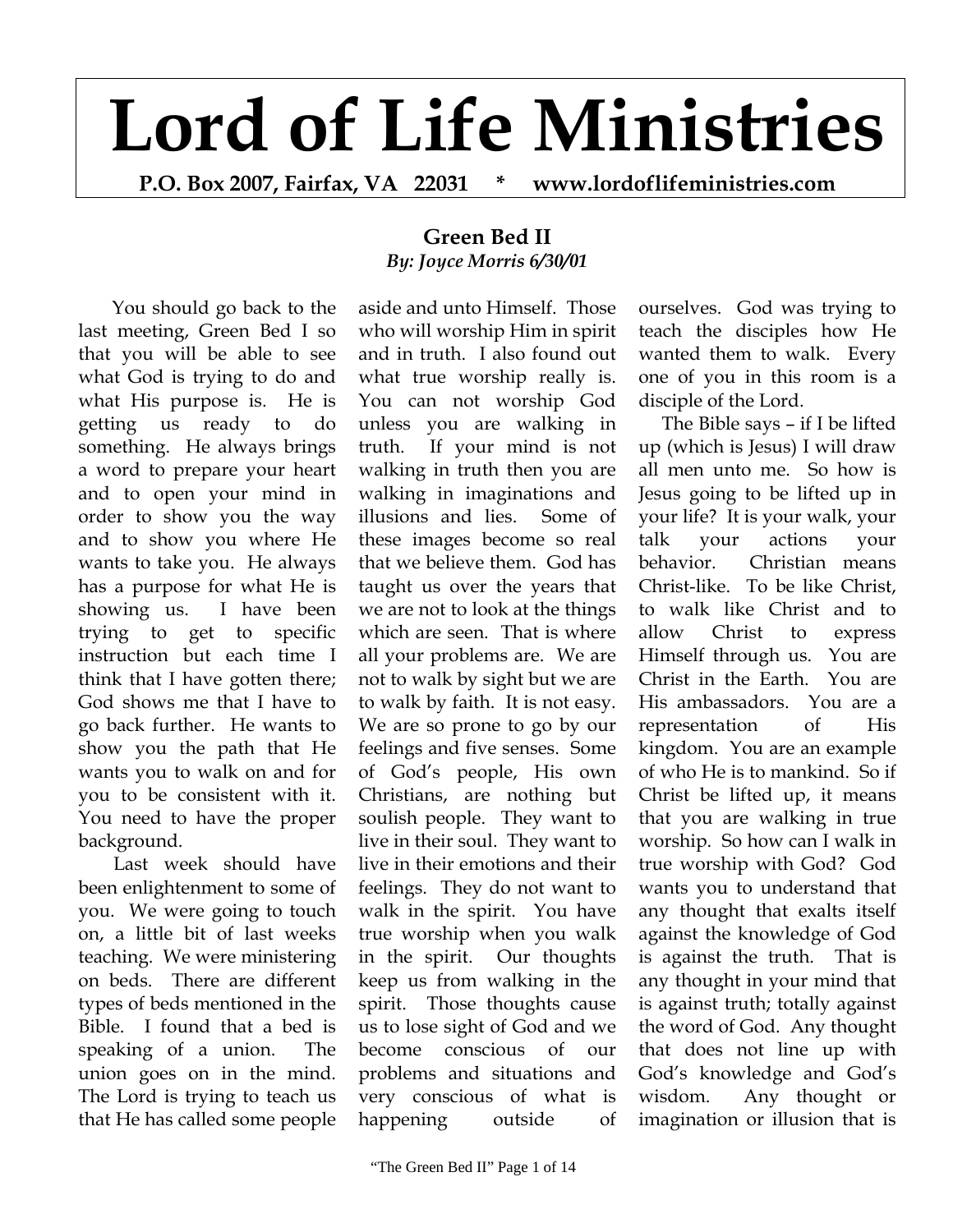not like Him and is against God.

 A thought can become a stronghold and the stronghold can get a hold on you. It can make you forget who you are. When that happens, unbelief sets in and you begin to act out that thought. You have to understand that you are creators. Your mind is creative and you are creating. Your mind creates thoughts and energy. Did you know that thoughts are energy? You are around people and their thoughts are constantly flowing out. There are waves of energy going out. So thoughts can either be destructive or they can be full of life. When they are full of life, they bring life to others. Thoughts of love, joy and peace and life is the energy that God wants us to portray to mankind. So you have to become it and the only way this can happen is for Him to change you. It will be a consistent change that you are allowing Him to bring about in your life. You begin to want to walk out this kind of life.

 Last week we were talking about beds and I am going to get into some things that are very, very important. If you really hear what God is saying to you today, to you personally, you will begin to see that God wants you to be happy and to have a fruitful life. He wants you to have a successful and an abundant life. He wants you to have a

life that portrays to mankind, one that is different from what man is demonstrating to the world. Man has tried to find happiness but the only real and true happiness is found through the obedience to Christ. You can not have it any other way because life is so empty without God. It takes a long time for some of us to find that out. Some of us keep seeking things outside of ourselves to try to please the soul and to find happiness. That happiness is only temporal and it doesn't last very long. It comes and the next thing you know you are miserable again. God just waits very patiently until you understand that you can not have both worlds. He wants you to have His world because He loves you so much and wants the very best for you. He came and He died on the cross to give you the best that there is. He wants you to have all that there is in the Kingdom of God. It is a world without end, a whole new and different life which is totally contrary to your old way of living.

 The Lord is working on a people whose life style is a life of praise. It is not a life of going around saying Halleluiah but it is a life that demonstrates the joy of Christ. Your life demonstrates the respect that you have for your heavenly Father. You respect Him and put Him above everyone else. He is first in

your life and there is no one else that can take His place. He is the ultimate. It takes time for us to get there but God is very patient.

 God showed me that the man He is measuring is the new man. God is measuring the new man in us. He is measuring with His word and creating a new man in the earth. This new man is corporate and He is coming forth and appearing on the horizon. The world has not begun to see what God is getting ready to do. This new man shall come forth in all of God's glory and all of His power and His nature. His nature will be demonstrated to mankind, just like Jesus demonstrated the nature of the Father. So shall this new man that God is creating throughout the earth. The old man is passing away. The old man was crucified on the cross and the sooner you wake up to who you are really are, the quicker you will reckon that old man to be dead. You will then realize that you are the Christ in the earth. Some of you have an identity problem. You do not really want to identify with your true self. You keep identifying with the old man and so you make him alive again. The only reason you make him alive again is because you have lost sight of your true identity

 I am going to show you how we can get to where God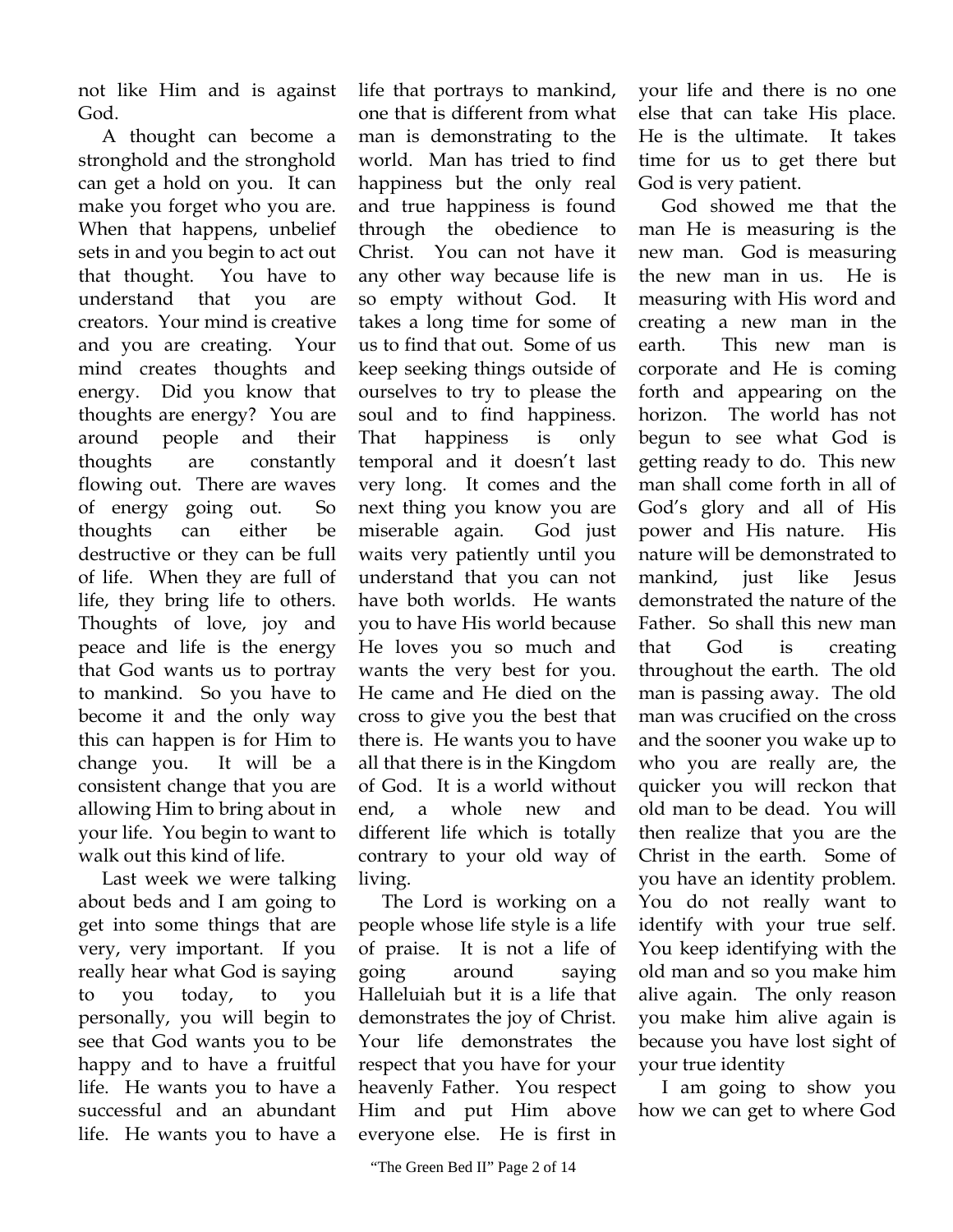## wants us. *As a man thinketh, so he is Prov. 23:7*

 It is so true. Just listen to your thoughts sometime. You would be so surprised at how you are thinking. You know, I have to go through the same thing that you go through. At times you are around people or God has you ministering to a lot of people and you pick up all their restlessness and their depression. Then you have a thought to enter your mind. " I think I am going to be depressed because that is how I am beginning to feel." But you do not give in. You change your thoughts and remember your identity. I am not going to be depressed because that is not who I am. Christ has called me to be peace, love and joy. That is my true identity – that is who I am. We must identify with the I am who is in you. The I am is love. The old man is hate, unforgiveness and jealousy.

 The old man holds grudges and is strife. If you start identifying with those thoughts you have forgotten who you are and you went right down the line with that old man and made him alive again.

 As we said, a bed is a place of union. So where did you have your bed this week? What bed did you dwell in? What union did you have this week? The Bible speaks of different types of beds. But there is only one bed that God wants you and me to dwell in

and that is the Holy of Holies. He wants you to walk in the spirit. You can not do this by yourself but you are able to do it by having a union with Him. He is in you and there is nothing impossible with God. Christ is your strength. Sometimes when you hear negative thoughts you need to depend on Him like a little child. You need to humble yourself and cause those thoughts to come down immediately. You are not to feed those thoughts that enter your mind. Do not feed any thought that tries to exalt itself against the knowledge of God because it will cause you to lose sight of God and you will begin to worship those thoughts. You would be surprised at how many times you worship carnal thoughts. They are thoughts that have no truth to them. Thoughts that have no life. They hinder what God is trying to bring into your life. So God is trying to renew your mind. He is transforming your mind and changing your way of thinking; changing your attitude. God is trying to get you to see that all your situations are beautiful. They might not look beautiful to the natural eye but that is where faith comes in. Faith is believing without seeing and knowing that everything that God is doing in your life is beautiful. Of course we do not learn overnight. There are times when I get down too.

But I gird up my mind. I know that God is in control. I have to understand that nothing can come my way except He allows it. You gave your life to Him. Did you not? So then, nothing can happen except He allows it. But we do make choices. We are choosing between life and death every day. There is a bed that God is trying to bring us to. A bed to live in and walk in and to have a union all the time. That bed is a green bed. That green bed is nothing but life.

 God began to show me that there is a bed called slothfulness. I wondered who of you stayed in that bed this week. Was there a lazy Christian this week? If you get slothful that is when you will fall. Pride will cause you to be slothful.

 I had a vision this week and in that vision I saw a path where everything was green. The individual who was on the path was surrounded by greenery. There was nothing but life, life and more life. The Lord spoke to me and said the only person who will walk on that path will be one who is humble. I saw the word humility, humility, humility.

 Sometimes there is a thought in your mind that exalts itself against God. Pride will cause you to go with that thought. Even Adam, in the beginning, fell because of pride. Lord have mercy! He was prideful and chose to go

<sup>&</sup>quot;The Green Bed II" Page 3 of 14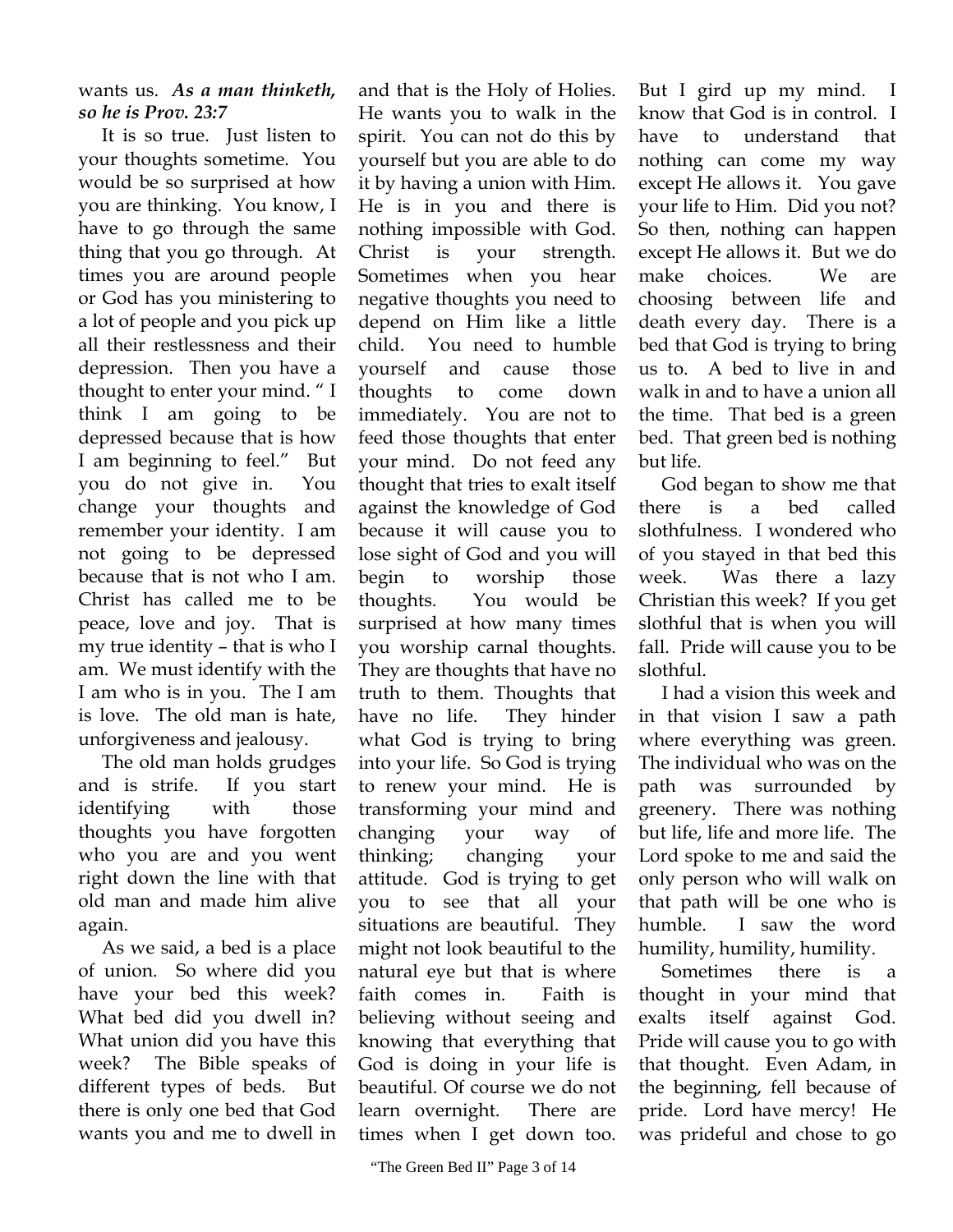with his five senses – what he saw, what he felt and what he tasted.

 I like what Gail said to me this week. She mentioned Snow White and the Seven Dwarfs. She was sharing with me how God brought this little principle out to me. It was about Snow White. How your soul is white and clean. Also Christ has covered your soul with His blood and so your soul is snow white. Now how many of you know that you have seven dwarfs. Now there is grumpy –"I do not like what is happening to me." Sometimes you have one or more of the seven dwarfs operating in your thoughts. So you have to deal with it. But the seven dwarfs are what bring you to perfection. Lord have mercy! One of the dwarfs was lazy; he did not want to do anything. I thought that what Gail shared with me was so interesting. Because it is so true. Remember – the witch came along to deceive Snow White and she had an apple. Now do you know that there are things around and outside of you that want to bewitch you? The whole point is to get you off of the simplicity of Christ; to get you off your goal in God and to cause you to be slowed down in your walk with God. The whole point is to cause you to fall and to keep you from knowing who you are in God. So Snow White had a choice, she did not have to

partake of the apple. You also are tested. You can choose whether or not to take a bite of the apple when it is presented to you. You do not have to take a bite because you can immediately call on Christ and He will give you the strength to refuse to partake of the fruit that will cause you to fall asleep. Snow White fell asleep because she was gong to sleep spiritually. Do you understand what I am saying? We have a lot of enticements out there in the world; a lot of things to tempt us week after week, but God wants you to wake up as to who you are.

 Did not Jesus say – I am the Way. He was meek and lowly. So if He is the way then he is an example that we are to follow. He is the pattern that we are to follow and none other. So since He is the Way, He was totally separated unto His Father. He learned obedience through the things which He suffered. God expressed Himself through Jesus because Jesus was totally surrendered to the Father. God wants you to walk humbly before Him. Lord have mercy!! But you can not get there on your own. The Bible says – you should remember all the way which the Lord your God led you these forty years in the wilderness, to humble you and to prove you, to know what was in your mind and heart, whether you would keep His

 He puts you in the wilderness in order to humble you. God can not even use us until we are broken. You know it takes a little while to break a horse. We all started out like a mule; stubborn, rebellious and sitting on our haunches, God was waiting and wanting to get on that donkey. Why do you think He rode that donkey into Jerusalem? The donkey represents you and me and all mankind. Jerusalem is peace. If you let God ride you, he is going to ride you right into the place where you will stay in the peace of God that surpasses all understanding. It will bring you on past all those thoughts that you have been having that keep you from having that peace. God will turn that donkey into a white horse. That horse will come forth with glory and power. God will use that horse.

 Have you ever seen a horse that has been broken? Have you ever seen a horse that has totally yielded to his master? You could hear the whining of the horse when it has to come down on his knees. That is like your soul. It is crying because it is dying. I just wish the Lord would kill it a lot quicker and get it over with. I also wish that some of you would quit holding on to things that you do not need and that hinder you. The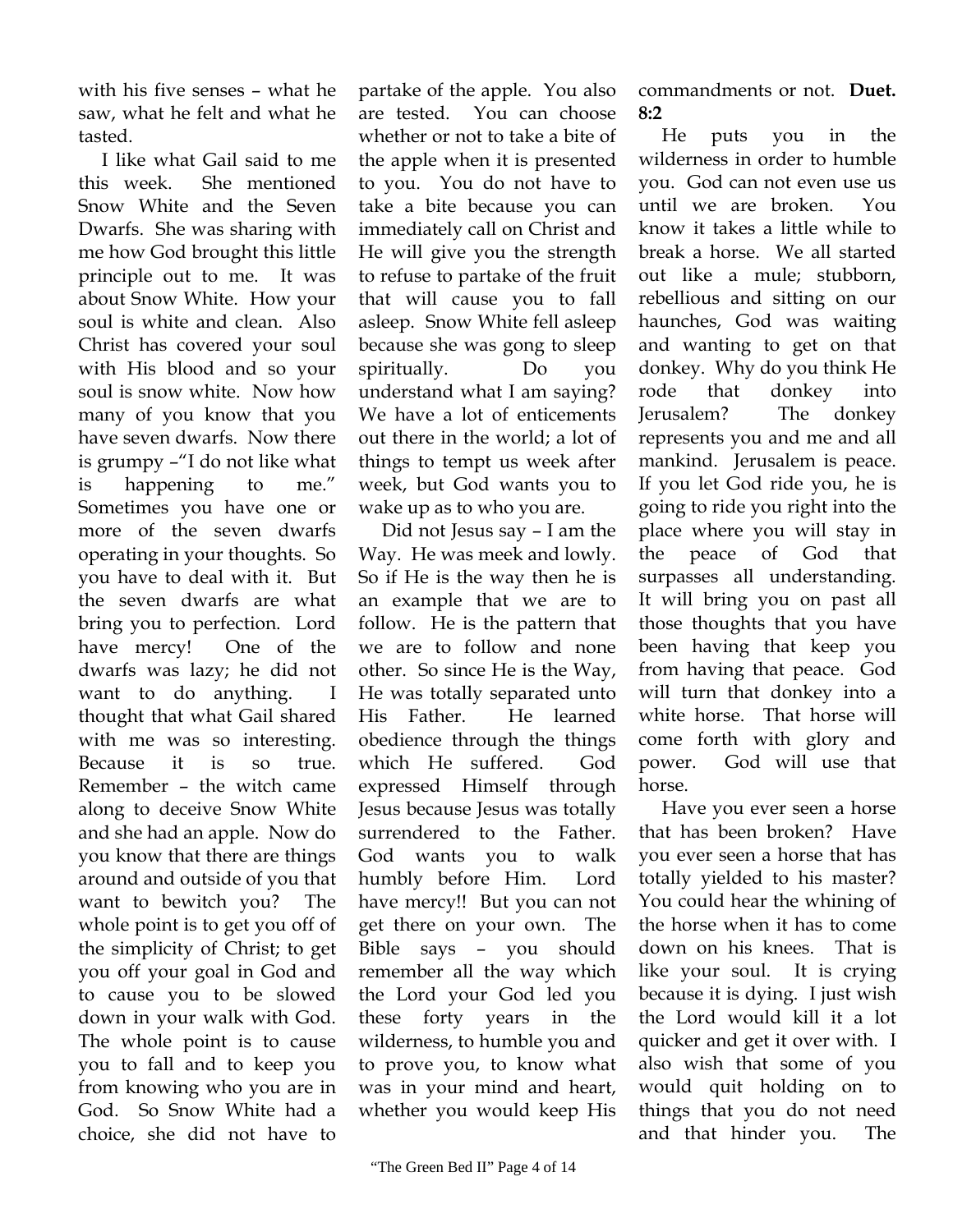thing that causes you to keep holding on is pride. God showed me that it is stubbornness and pride.

 Let us talk about the bed a little bit more. We have the green bed; the bed of slothfulness and we have the bed of mischief which is thinking of what you can do and get away with. We have the bed with the woman and also two men. I am not talking natural now – but I am talking spiritual. You want to have a relationship with Adam and at the same time, a relationship with the Christ. God says – enough is enough. I am directing this to the older ones here. You younger ones are going to be pulled in a much quicker as you yield to Him. The older ones have had the word for a long time; enough is enough. It is time for your soul to lay down with the Christ. This is what God is trying to do. He is trying to get you to lie down at the feet of Jesus which means that you will begin to walk in the footsteps of Jesus Christ. You are to lay down with the Word.

 Sometimes you may wake up with a negative attitude. You will say – I am going to have a lousy day. I am going to have another bad day. Nothing is going to go right. You have just set it in motion right then and there. You are the one who sets it in motion. You need to talk to your soul. You have to tell your mind to

shut up. Say to your soul – bless the Lord, oh my soul and all that is within me. I am going to praise Him and to give Him thanks in everything, no matter what. Then you will see a great change in your life. We have to put His instructions to work. I will show you later on, about those that do not use the instructions.

 There is also a bed of Egypt that is people who are worldly. Let us go to *Prov. 16:24 The path of the wise leads upward to life, which he may depart from the hell beneath.* That is what God is trying to do; to pull you out of all your hells. When you are pulled out of your hells, you are going to have to turn around and pull others out of their hells.

 Look at *Prov. 7:4 Say unto wisdom thou art my sister, call understanding thy kinsman, that they may keep thee from the strange woman.*  Okay, who is the strange woman? I will tell you, this it is your soul. That is your soul when it pulls away from the Christ. That soul has become a strange woman. That soul is your mind, your will, your emotions and feelings. The strange woman begins to flatter you with words and thoughts. Oh Lord have mercy! Can you hear what I am saying? When that woman is lying down with the Christ she is not strange. When that woman is yielding to the

Christ and walking in the spirit she is not a strange woman. She is covered with the Christ; covered with the word and the spirit. But when that woman pulls away from God; when your soul begins to wander off, it is strange. Every one of you in this room has wondered. HELLO!!!! Your soul has wondered from God at one point or another, in your walk. But God is bringing you to a place where you will be consistent; where He has swallowed up your soul and you can not wander away anymore. *"That they may keep you from the strange woman. Prov. 7:5* 

 So what is going to keep you from this strange woman? She is strange because she is foreign to the word and the spirit. She is not speaking truth; she is speaking lies. She is having thoughts that are not true to the word of God or to the Spirit of God. The strange woman will not be able to speak to you if you will walk in the wisdom of God and in His understanding and you will apply His understanding to your daily life with Christ.

 It is not enough for you to sit here and listen to the word. God wants you to eat it and digest it. He wants you to become it. It becomes a way of life and you are automatically walking out the instructions of the Father. As it becomes life to you, you will teach others after you are delivered and you begin to have a consistent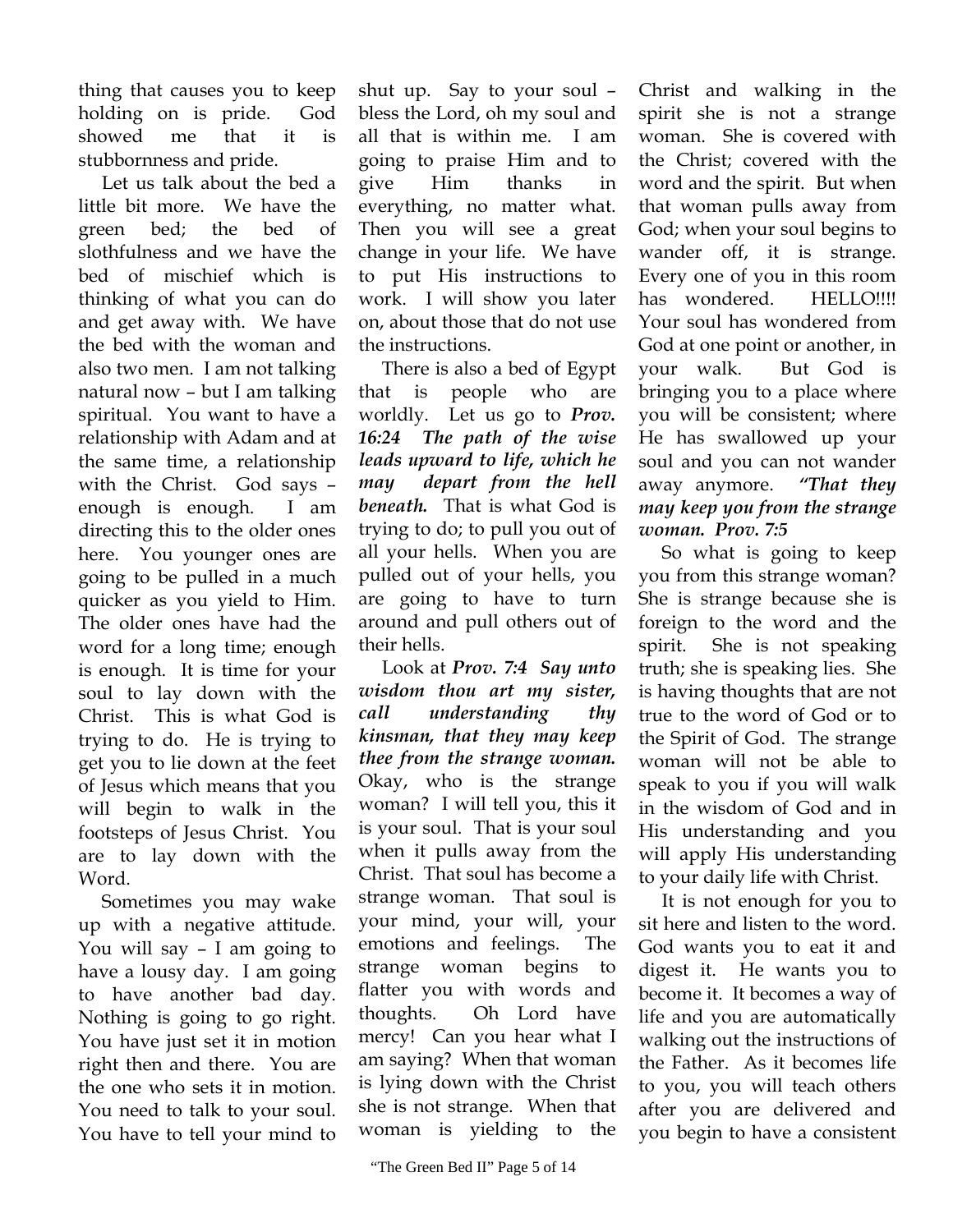walk with Christ. People will look at your life and see that it is productive and fruitful. They will see the fruits of Christ. They will see that no matter what you go through you are walking in victory and they will know there is something very different about you. Some will respect you and listen to you. But let me tell you, if you are living in those two worlds people will not respect your instructions, they will not respect your word. But if you become what God wants you to become, there will be respect for the Christ in your life because they are really respecting Him and He is the one they are looking for. People are looking for Him in each and every one of you. When you begin to use these instructions and begin to apply this wisdom that God is giving you then that will keep the flattering woman from talking to you. She does talk to the younger ones. She talked to me for many years and I was a yo yo Christian, up one day and down the next – I did not have the wisdom and understanding that I needed. The word says – *she waits. – that they may keep thee from the strange woman, from the stranger which flattereth with her words. For at the window of my house I looked through my casement. Prov. 7,6* 

 You are looking through your eyes; the windows of your soul. You are looking through your casement. God

looks through your eyes many many times and points out to you the people that He wants you to minister to. Or sometimes you just bring home their burdens and you pray for them.

 *And I beheld among the simple ones, I discerned among the youths, a young man void of understanding Prov. 7:7* So that young man that God is creating unto Himself is that new man. When you start out in God you are like a young man; a male child that God is creating, male and female. In the Kingdom of God there is no male or female, so it is that new creature that God has created to have His nature. That strange woman will rise in you or rise in someone else with flattering words to deceive your soul. It will deceive your true self and bring deception. Pride brings deception. Lord have mercy! I hope you hear what I am saying. Now if we fear the Lord and we respect Him we will obey Him and not listen to the flattering words of the soul of another individual or the flattering words from our soul. HELLO*! And I beheld among the simple ones, I discerned among the youths, a young man void of understanding passing through the street near her corner. Prov. 8:7,8* So that was his first mistake; going too close to where she was. That is why I say flee from your youthful lust and do not have any fellowship with people

who are in darkness because the Bible says – how can you be righteous and still fellowship with those who are unrighteous. **II Cor. 6:14** 

 We have got to learn all these things. It goes on and says – and behold, there met him a woman with the attire of a harlot, and subtle of heart *Pro. 7:10,11 She is loud and stubborn, her feet abide not in her house.* This is the soul that is very stubborn. She says to this young man – *I have decked my bed with coverings of tapestry, with carved works, with fine linen of Egypt. Pro. 7:16.* This is the soul that is in the world; worldly. There are people who are in the world that will literally hate you because you are walking with Christ. He said if the world hated me, it will hate you also. It is very simple. When you make a decision to walk with Christ and to walk in the Kingdom of God you can be sure that people will dislike you. But that is okay because great is your reward in heaven. You will be rejected because of His nature. Notice, it talks about the fine linen of Egypt. So this is the seducing spirit, seductive soul that is trying to get this young man. Notice where she brings him. *For the good man is not at home* – no he wasn't at home. His soul went on a long journey and left her husband. *With her much fair speech she caused him to yield – Pro. 7:19,21.*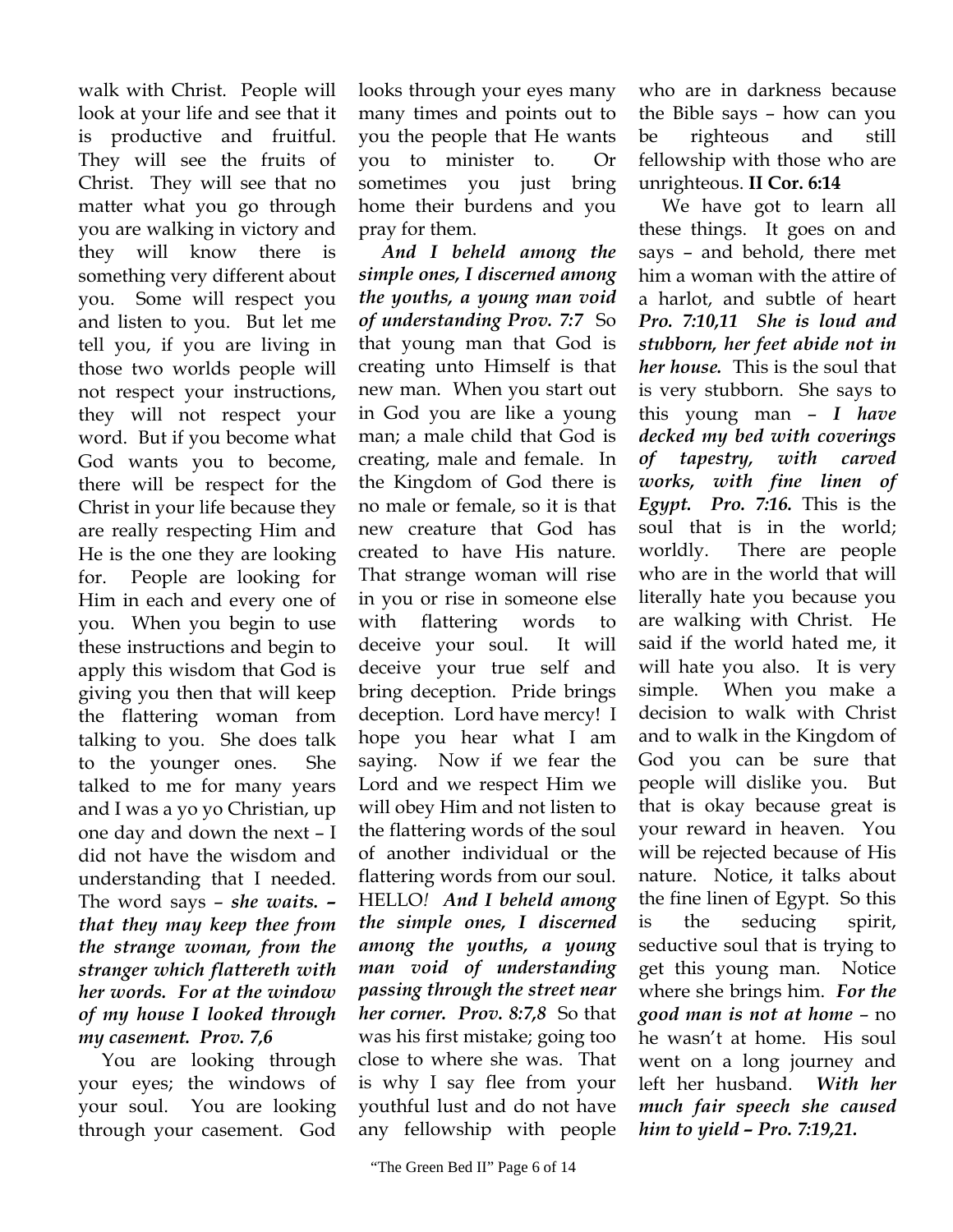A good example of this is of Samson and Delilah. Samson had a great anointing. He was dealing with all the Philistines which were actually thoughts that were in people of Israel. Those in Israel got mad at Samson. They said leave us alone, we want these Philistines. We want these thoughts; we do not want to change. But we know that Delilah came and worshipped. The whole point was that they wanted to destroy the power that was flowing out of this man. You need to recognize your tempter when it comes around. You need to get smart and to use wisdom. Your tempter is not going to be ugly or easily recognized. And he is not going to come with a pitch fork and a long tail. That is not the way Satan comes. He comes as an angel of light. Oh yes! Very subtle. Some of you are enticed before you ever know it hit you. Some of you do not even know it until you go into hell. You realize that you got hit when you go in hell. Satan is Adam and he come in many forms. Sometimes you become Satan. Lord have mercy! But guess what her point was the whole time? She comes with a fair speech. She caused him to yield with flattering lips. She forced him. He goeth after her straight away. There was not any struggle or resisting. She did not resist. So actually I is a Christian, a Christ like individual that wants to lay

down with that woman; that soul. Well that is the way it was with Samson. The woman was whispering in his ear everyday. She knew that his anointing was in his long hair. Hair represents your understanding and the wisdom of God. She thought if I can take that understanding and that wisdom away from him, I can cause him to come down and be bound back in darkness again. Lord have mercy! And that is exactly what she did. Everyday she pressed on his heart. You will have thoughts that will come in your mind and will press you daily. These thoughts are lies. These thoughts are not true. They are to deceive you and to cause you to forget who you are in Christ. They will also cause you to turn away from your goal that God has called you to.

 I tell you, something is on the horizon, right at the threshold and it is getting ready to take place. Something is getting ready to happen. That is why God is saying to every one of you in this room; prepare your harts for the coming of the Lord. Prepare your hearts. It is a day of preparation.

 As for Samson, he went right along with it. But look where she took him in **Prov. verse 25,26**. This is where your soul will take you. Your true self is Christ. Your true self is not your soul. Christ

gives you life; your soul will take you to death. *Verse 25, Let not thine heart decline to her ways. Go not astray in her paths. For she hath cast down many wounded; yea, many strong men have been slain by her.* She will wound your soul every time. She will cause much pain and much hurt in your soul. Many disappointments will take place in your life when you listen to her. You will be disappointed over and over again until you get it. *Verse 26 says cast down many wounded; yea many strong men have been slain by her.* Is that not true? You can look through the Bible and see how many men were slain by the woman. The woman has been the problem from the very beginning. The woman was Eve. Eve is your soul. She has caused us to fall out of the spirit. But because of pride you make the choice to lie with the woman.

 All of you know the story of Joseph. God was using Joseph in a mighty way. All of a sudden the king gave him everything. He said everything that is mine, is yours. Basically that is the way it is with God when you come into the Kingdom. He wants to make you joint heirs with Christ. You may not understand what that really means. It means that everything that Christ inherited is your inheritance as well. The glory that God gave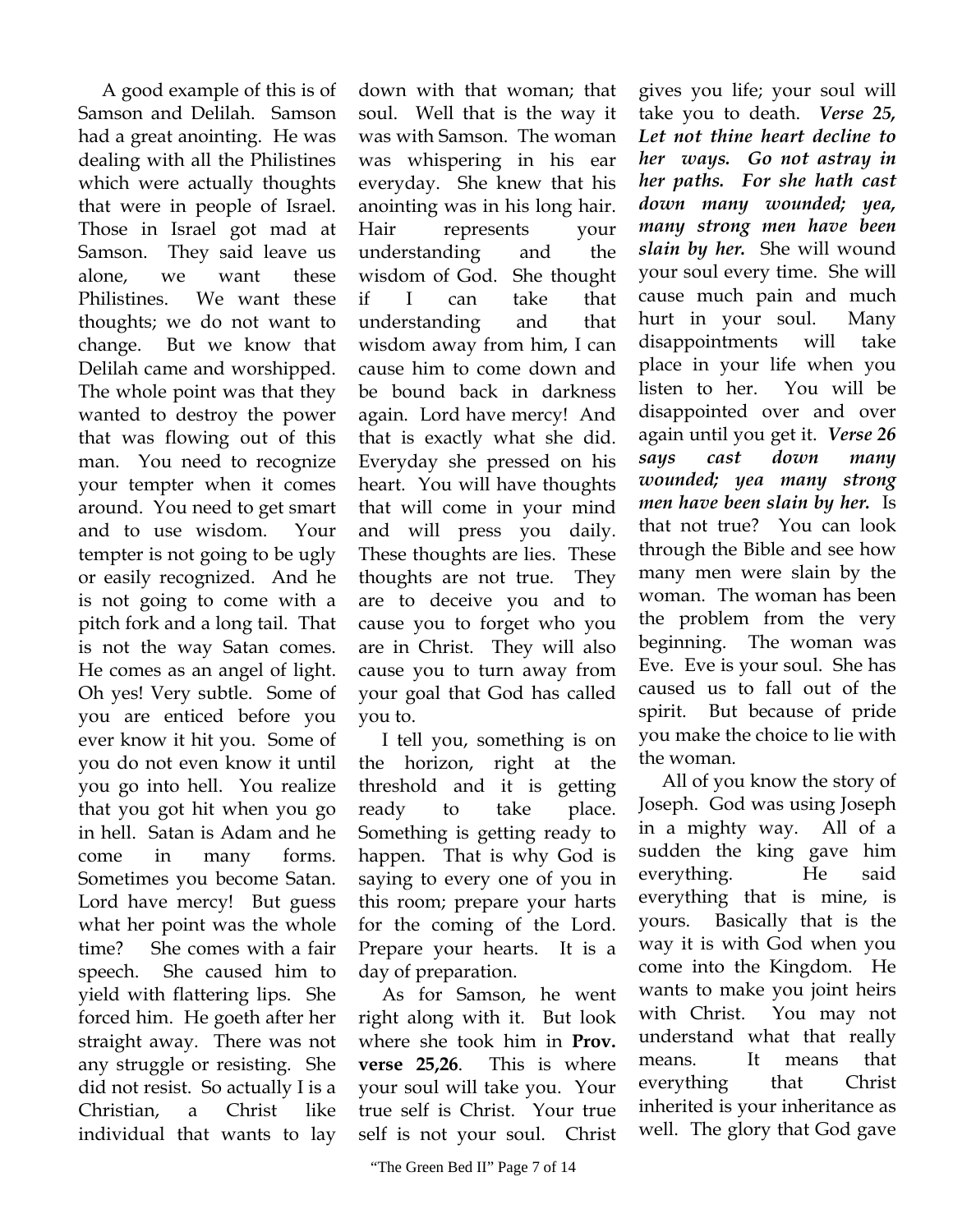Christ is your inheritance in Him. God wants us to understand this. That is the cry of Jesus. That was His prayer in *Jn. 17., He said Father that they will be where I am also. That they would bear the same glory that I have born in you also.* That is the cry of Christ. Your inheritance is the glory of the Lord. That is what God is trying to bring all of you into. He brings you from one glory to another glory, to another glory.

 God is getting ready to bring us to the final glory. Lord have mercy!! Don't have time to get into all that today, but that is where He is heading. I am so excited. I hope you understand what He is saying here.

 Now all of you know that the woman came to him and said lie with me. But Joseph was wise. He said, why would I want to lie with you and sin against God. Every time you lie with the woman (soul) you sin against God. Why would I want to lie with you when God has given me every thing? What have you got to give me that I do not have already in God? What you have to give me is nothing but hurt and pain and hell and destruction. As soon as he refused to lie with the woman he was thrown into the king's prison. When your soul quits lying with things that do not produce life, you will be thrown into God's prison and

you will be a bond slave to Christ. W all, at one time or another, have been bond slaves to sin. Now God wants us to become bond slaves to love and life. Bondage to the Christ.

 Now again, I told you that I had a vision of the path that leads to life and all I saw on that path was humility; humbleness. He told me that the only thing that is going to keep you on that path is to walk in humility. So how can you do that? First you have to understand her ways**. Go not astray in her paths. For she hath cast down many wounded; yea, many strong men have been slain by her.** She will wound your soul every time. She will cause much pain and much hurt in your soul. Many disappointments will take place in your life when you listen to her. You will be disappointed over and over again until you get it. Verse 26 says cast down many wounded; yea many strong men have been slain by her. Is that not true?

 You can look through the Bible and see how many men were slain by the woman. The woman has been the problem from the very beginning. The woman was Eve. Eve is your soul. She has caused us to fall out of the spirit. But because of pride you make the choice to lie with the woman. All of you know the story of Joseph. God was using Joseph in a

mighty way. All of the sudden the king gave him everything. He said everything that is mine, is yours. Basically that is the way it is with God when you come into the Kingdom. He wants to make you joint heirs with Christ. You may not understand what that really means. It means that everything that Christ inherited is your inheritance as well. The glory that God gave Christ is your inheritance in Him. God wants us to understand this. That is the cry of Jesus. That was His prayer in *John 17. he said, Father that they will be where I am also." That they would bare the same glory. That I have born in you also.* That is the cry of Christ. Your inheritance is the glory of the Lord. That is what God is trying to bring all of you into. He brings you from one glory to another glory, to another glory. God is getting ready to bring us to the final glory. God is getting ready to bring us to the final glory. Lord have mercy!! Don't have time to get into that today, but that is where He is heading. I am so excited. I hope you understand what He is saying here.

 Now all of you know that the woman came to him and said lay with me. But Joseph was wise. He said, why would I want to lie with you and sin against God. Every time you lie with the woman (soul) you sin against God. Why would I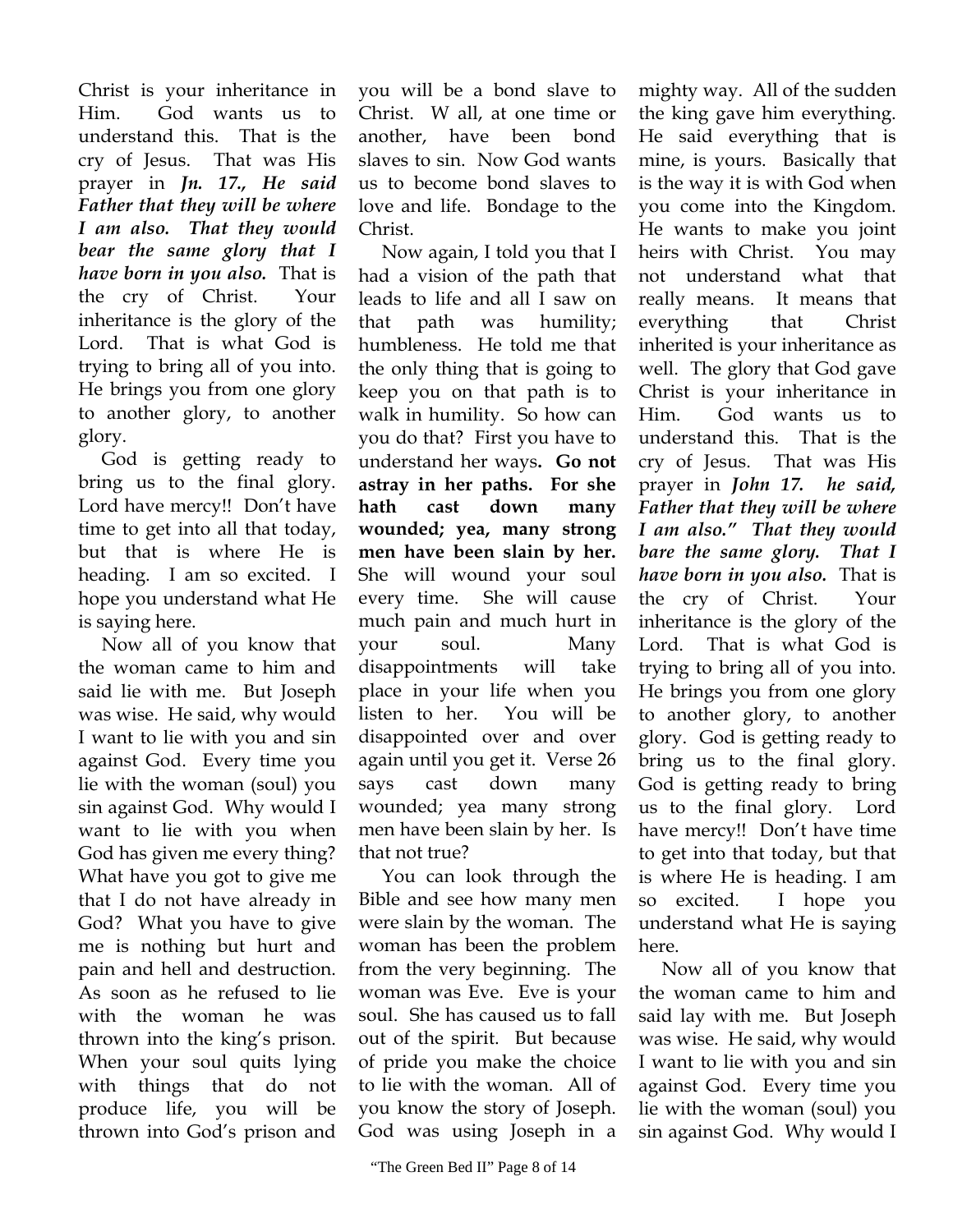want to lie with you when God has given me everything? What have you got to give me that I do not already have in God? What you have to give me is hurt and pain and hell and destruction. As soon as he refused to lie with the woman he was thrown into the king's prison. When your soul quits lying with things that do not produce life, you will be thrown in God's prison and you will be a bond slave to Christ. We all at one time or another have been bond slaves to sin. Now God wants us to become bond slaves to love and life. Bondage to the Christ.

 Now again, I told you that I had a vision of the path that leads to life and all I saw on that path was humility; humbleness. He told me that the only thing that is going to keep you on that path is if you are walking in humility. So how can you do that? First you have to understand that the opposite of humbleness is rebellion. That is very important. Look at Matt. 13 the number 13 is rebellion. You will find that many chapters which speak of rebellion in the Bible are the thirteenth chapters. So what is rebellion? Rebellion is the self will which is the pride and ego that is in man's heart. The self will is nothing but pride and ego. So Christ went to the cross and crucified that rebellious man on the cross. Now I realize that some of you

haven't had the water baptism which you do need to have. That is when that old man is buried. We will explain more about that later. It is not a water baptism after traditions or doctrines of man but it is after the Sprit of the Lord and after the order of Melchisedek priesthood. It definitely brings a change in your life. Now the only thing that is going to break that pride and rebellion is the fire. HELLO!!! It is your trials. It is your pride that brings you into your hells. When you rebel against God you go right into your hells. Everyday I go here and there. I go where God leads me. It is pride in an individual that wants to make their own decisions and not yield to the leading of Christ. They just do not understand and they think they belong to themselves. They want to take the reigns and that is where ego and pride sets in. Then that is the beginning of a fall. Do you know what will keep you from walking in pride? The fear of the Lord. You come to have the fear of the Lord when you have had enough hells. If you go through enough hells you will begin to respect Him and you will awake in the morning and say – what are your orders today Father? And you will simply obey because you have come to enjoy this love affair and this life in Him. I have a point that I want to make here. As I have said before – there is something on the horizon;

actually at the threshold. I have seen the door. I have seen the entrance and some of you have been on this course for a long time. Some of us are getting ready to enter into the fullness of the Life that is in God. Lord have Mercy!! We are getting ready to enter into that realm where no death can enter in. Not one thought can enter your mind if there is death in it because your mind has totally been transformed into the mind of Christ. You are letting God have His way. You are beginning to follow His instructions and walk in the path that is that life in Christ.

 Back to the two paths. One path is the broadway of destruction. *Enter ye in the straight gate: for wide is the gate, and broad is the way, that leadeth to destruction and many there be which go in there at. Matt 7:13* 

 The path of destruction is of those who simply refuse to obey the Word of God and the Spirit. The carnal mind is very prideful. Sometimes my soul does not want to do what I know God wants me to do. But I have learned through experiencing hardships and sufferings that I can not pay any attention to my soul. I do not pay any attention to that soul or the carnal mind, instead I yield to God. We yield to God because we understand that if we do not the outcome can be destruction. That is the path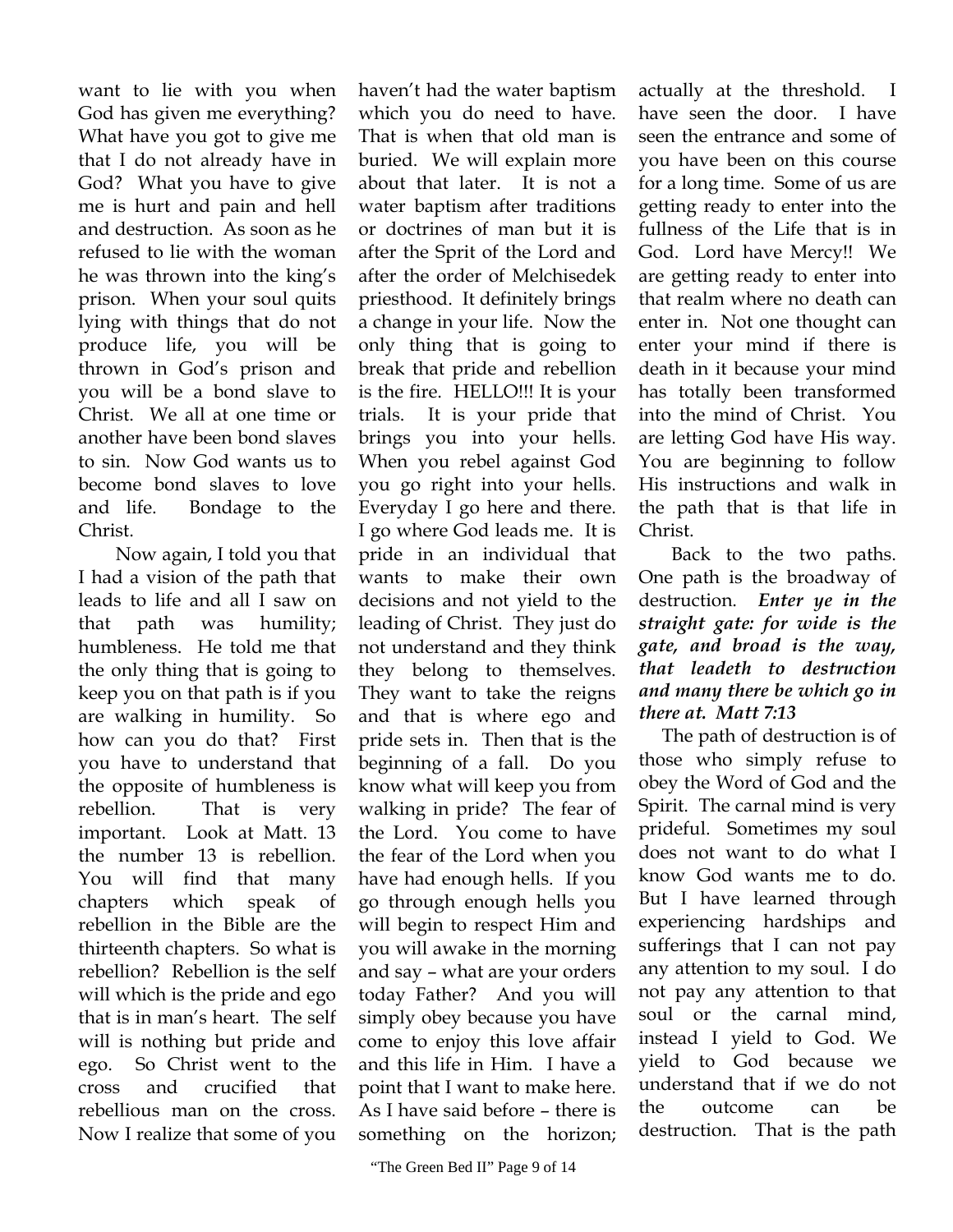that God pointed out; a path full of destruction. Israel was stiff necked and rebellious. Every one of us have been stiff necked and rebellious at times and we have suffered the consequences.

 God wants you to listen to what He has to say today because this will spare you from experiencing many hells. The word says - enter the narrow gate. That is the gate that God wants you to enter through. It is an entrance. The narrow gate. But wide is the gate and broad is the way that leads to destruction. It is your soul that is prideful and will not humble itself to walk the way God directs. It is thoughts in the mind that you listen to that lead you to disobey the word and the spirit. It is rebellion, pure and simple. The gate that is narrow is contracted by pressure. How is God going to get you on this path of life? PRESSURE!! He has to put pressure on you. He has got to break you. He has to put you through the fire. But the fire is to deliver you and set you free from all your bondages. It is to humble you.

 Notice in *Matt. 7:14 because straight is the gate , and narrow is the way, which leadeth to life, and few there be that find it.* Interesting – the Lord showed me a long time ago that path of life is actually the Tree of Life. That tree of life is Christ and the word in you. God wants you

to feed off of the Tree of Life. But the mind is inclined to feed off of the negative. It is prone to feed off of things that do not bring life.

 You are making choices, for example. Whether or not to eat the apple that is poisonous. Just like Snow White. To eat of the tree of life is to be feeding off of the mind of Christ. For some of you who are knew, I will tell you how you know if you have not been feeding off of the tree of life. You will have no peace in your mind. You will have no thoughts that can bring life. The mind of Christ is nothing but peace and life. The carnal mind can only bring corruption, destruction and death and hell. It can not bring any peace. The soul drives. If you feel driven to do something, you need to check yourself. Get back in the spirit and commune with the Lord. Get your soul to settle down. The Christ leads you and gives life but the soul drives you and does not bring life. The wisdom that comes from God brings peace and gentleness. So learn this and practice it, apply it and put it to use in your walk with Christ. Remember, there is an entrance and we are right on the threshold of coming into all of His glory and His fullness.

 The opposite of rebellion is humility. Christ was meek and lowly. That is why Jesus was so exalted in His life.

Everything He did pointed to the Father because He was walking in that state of humility. One of the reasons why we walk in pride is because we lack humility – the humility of Christ. That happens because we do not really know who we are.

 Sometimes the reason that some people walk in pride is because they are insecure. They have childish ways. They have the ways of little boys and girls who do not want to grow up. The soul wants to be pampered. It wants some of the pleasures of the world. The Bible talks about those who are prideful and prefer the pleasures of the world rather than the pleasures of God. So what does God do? He says – I have told you what I do. I have shown you how to walk humbly before me.

 *Let this mind be in you that is also in Christ Jesus Phil. 2:5*  So let us look at the mind of Christ for a moment. What kind of mind did Jesus have? He walked in humility and he was meek and lowly. He said I come to do the will of my Father. It will be a great thing when you wake up and understand that you are here for God's will and purpose and not for your own. Another thing about Jesus was that he made himself of no reputation. If you do have a reputation when you start out in God, you will lose it.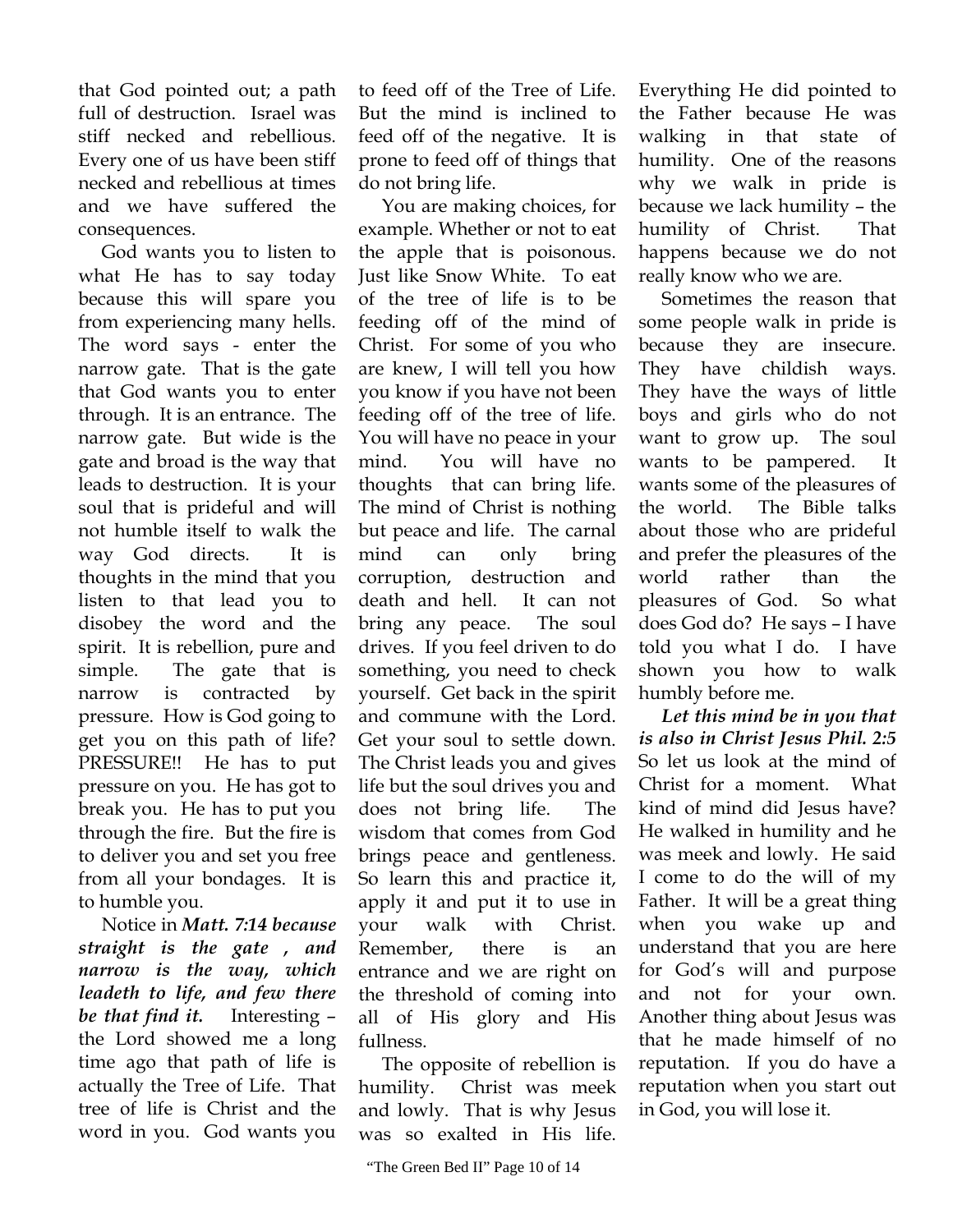When I was very young in the ministry other ministers would come through and they would pat each other on the back. They recognized each other and lifted each other up. Oh brother, you preached a good word this week. You really moved in the gifts. I saw them comparing their gifts and trying to outdo each other. One time I said – God you made me a nobody and I was treated as a nobody. The lord spoke to me and said – No one will recognize or exalt you except Me. Do not look for someone to recognize you and do not look to have a reputation. He will exalt you in due season. You do not have to go around telling everybody what you did for Christ. You do not have to make a show of your life. In fact, you are on the right road if you do not look for or want recognition.

 Some ministers would come through and say how many souls they saved this week. The Lord spoke to me and said he did not save anybody – I did it. We have to be very careful saints. Everything you do is to point to the Father. Everything should be pointing to the Christ. He should be lifted up so that He will be exalted. Never point to yourself. He not only did not make a reputation for Himself but He also made Himself a servant. You also are called to serve others; to be a servant and to be a son as well. He

humbled Himself by going to the cross. He endured the cross because of the joy that was set before Him.

 Through patience you come to endurance. You have to learn to endure. But you can see the joy that is set before you. *The fear of the Lord is instruction of wisdom; and before honor is humility. Prov. 15:33* We have a strange God. He is the opposite of the way we are inclined to think of Him. Do you know that if you want to honor God He has to bring you down. He will cause you to experience humility. Lord have Mercy!! And he knows how to do that.

 I remember the time when He put me in court for three years, so I know what humility is. I sat there and was not able to say a word and I had to listen and be accused by the carnal man. I thought of Jesus and how He was crucified on the cross. He was stripped naked, stripped of all that He had. Why did he have to go through all of that? He had to, because God was getting ready to bring Him into a greater glory and honor in a realm that He had been in with the Father before the foundation of the earth. So He had to be humbled before He could come into that great honor and glory. Oh glory to God!! I tell you, if you want to go up in God you have to go down first. Anytime that you want to go up in Him and you want to go into a higher realm you will have to go through something. But it is all for His glory. Isn't God good? He works in mysterious ways. *But humility and the fear of the Lord are riches and honor and life Prov. 22:4.* So it is those who walk in humility with the Lord who receive the riches of Christ and they do receive Gods' honor.

 *Thorns and snares are in the way of the perverse and the proud. Prov.22:5.* If you had any thoughts this week that did not bring you life, those are the thorns; the carnal thoughts. The word says the snares are in the way of the perverse and the proud. He that doth keep his soul shall be far from them. So you have to learn to keep your soul. You have to learn to keep your mind. You must learn to keep your garden. You have to learn to guard it with the Christ and with the word of the Lord.

## *A man's pride shall bring him low; but honor shall uphold the humble in spirit. Prov. 29:23*

 I do not care how long you walk with a haughty spirit or with pride, you may think you are getting somewhere but you are in for a fall. It is bound to happen. But honor shall uphold the humble in spirit. I like that one. *Though the Lord be high, yet hath he respect unto the lowly: but the proud he knoweth afar off.* God respects the lowly ones. If you see one with the favor of the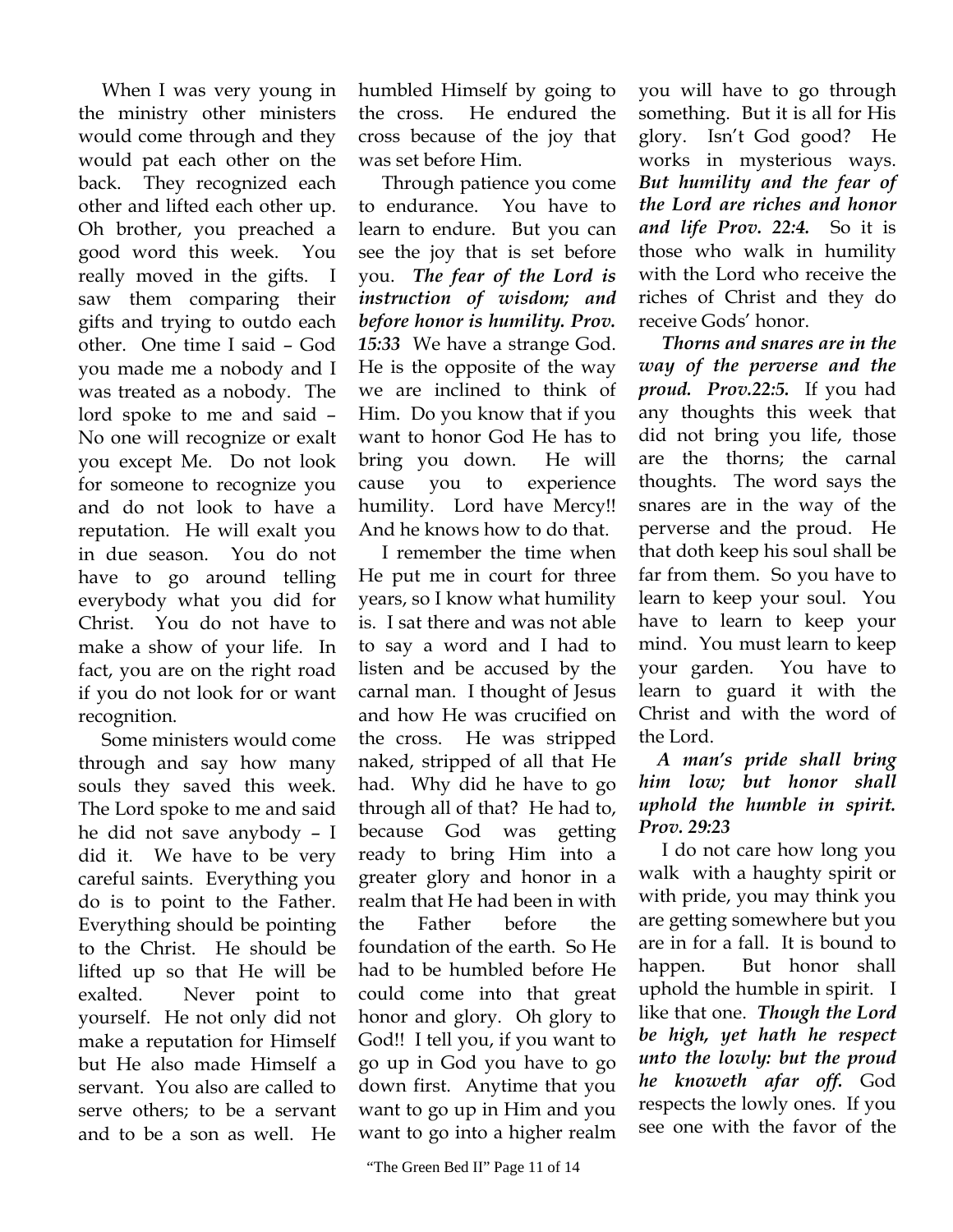Lord upon them you will know that they are walking humbly with their God. Lord have mercy! *The highway of the upright is to depart from evil: he that keepeth his way preserveth his soul. Pride and a haughty spirit goeth before a fall. Prov.16:17,18.* 

 You need to remember these things. Some people have a lot of riches but they also have a lot of pride. If you have wealth you have to be very careful. You have to remember where it came from and to walk humbly with the Lord in spite of your riches. *Charge them that are rich in the world that they be not high-minded, nor trust in uncertain riches, but in the living God who giveth us richly all things to enjoy. ITim. 6:17.* 

 You see God gives you all things to enjoy. We are to worship God in spirit and in truth. Sometimes your mind just wants to leave the truth. And other times it just wants to follow those fleeting thoughts. Just let those fleeting thoughts go right out of your mind. When you dwell on them you cause a stronghold in your mind. Then you begin to sink and to lose sight of Jesus.

 When Jesus walked on water, Peter understood that He was trying to show him that the sea represents human thoughts. We can walk above human thoughts if we keep our eyes on Jesus. You know

the song that says "Turn Your Eyes Upon Jesus" and the things of the world will grow strangely dim. Have you ever gotten upset over silly, foolish things? Later you feel pretty stupid when you realize how you reacted. *God resists the proud, but giveth grace to the humble. James 4:6-10* read it all.

 Does anyone come to God saying – here I am God – oh you are so fortunate to have me as your son. No – we come to God when you are broken and humbled. That is the state God wants us to walk in, all the time. Some of God's sons have grown up with so much knowledge and understanding and some have no respect for their teachers and instructors. They feel like they know it all. You can't tell me anything attitude, they do not want to receive the further instructions that they need. Be careful saints.

 There are ranks in God and different levels. I do not look down on anyone. I see everyone where I am. *Likewise ye younger, submit yourselves unto the elder. All of you be subject one to another and be clothed with humility. I Peter 5:5.* 

 The world says submit to the elders. Submitting one to another is not easy at times. But if you submit to Christ, you will submit to each other. It is as simple as that. Likewise you that are younger and lesser rank be subject to

the elders and ministers and spiritual leaders of the body, giving them due respect and yielding to their council. Lord have mercy!

 So it doesn't do you any good to come here and say – oh well great word this week, I really enjoyed it, and then go out tomorrow and play and forget it. I am going to play and pamper myself. I am just going to lie down with my soul and do what my soul wants.

 If you do not follow the counsel of the Lord, you are stupid; outright dumb. You are like a donkey sitting on his haunches. Stubborn as all get out. It goes on to say – clothe yourself with humility. You have to yield to the counseling and the advice of the elders. Some may not like the individual that God is using to teach. But it is actually Christ who is teaching. The counseling here, that you are receiving from me is not from me but from the Christ that is within. So we need to respect and receive it with wisdom and follow the instructions. The word says; *clothe yourselves, all of you with humility, as a servant so that it's covering can not possibly be stripped from you.* 

 Do you mean to tell me that your covering can be stripped? YES! That covering is the glory of the Lord. God wants you to keep that covering and keep walking in humility in Christ. I do not know how to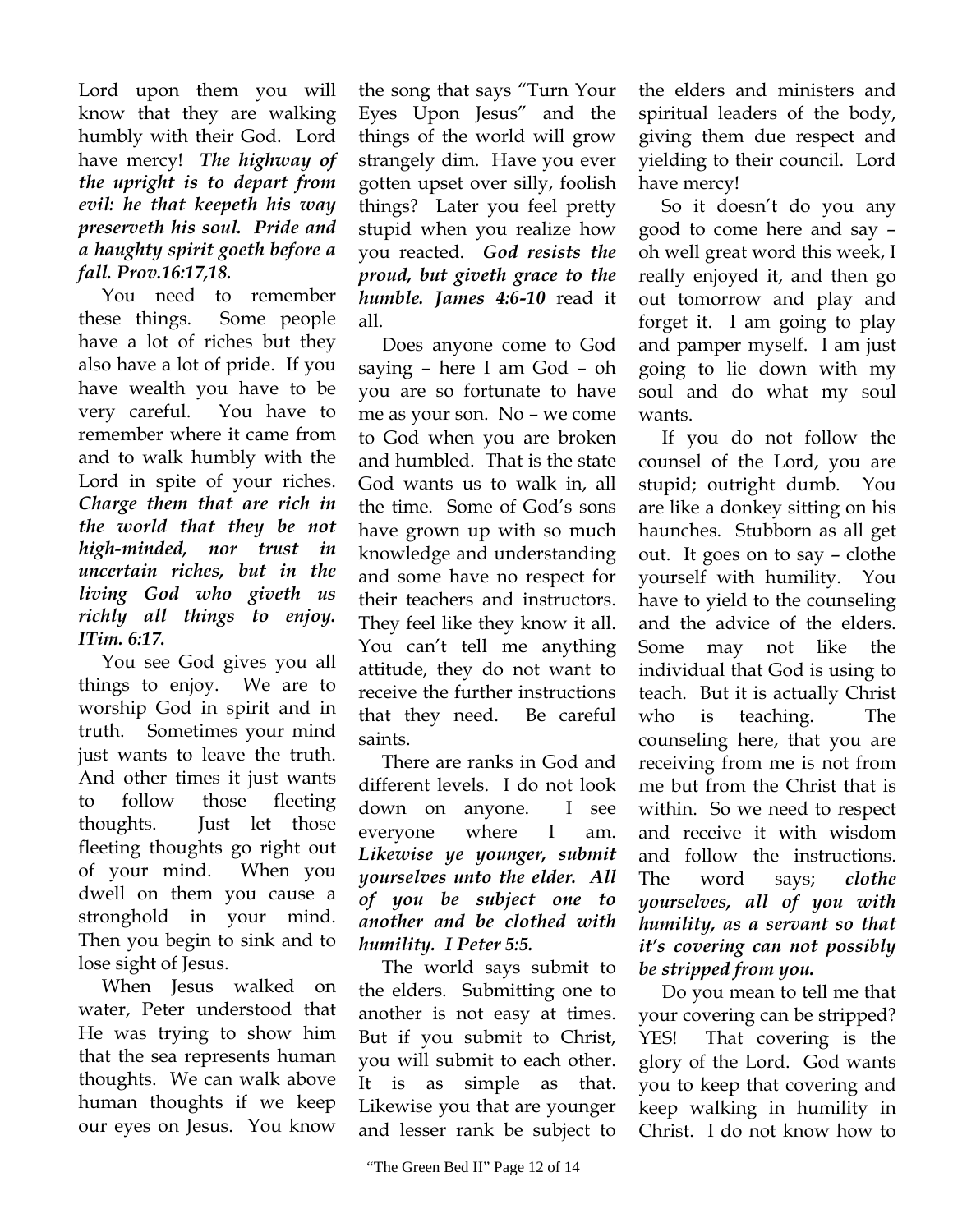do that, Sister Joyce. Well all you have to do is get up in the morning and say yes to Jesus. You will say, I am going to do what you want me to do today. If you fall, do not stay there and get depressed; and say, I am never going to make it. Instead just focus on the word and keep your eyes on Jesus.

 I used to get down and I would focus on the negative. The Lord told me to quit that and to look on the part of me that is like Him and to focus on His word. I would hear negative thoughts in my head—you goofed again—you are never going to make it. Have you ever done that? Of course you have. Some of us are so hard headed we can not even hear.

 One day God gave me a telephone call. He literally caused a ringing in my ears; I was in bed, down and depressed. Then there was a ringing in my ears that would not stop. The Lord said I am trying to get your attention. And I heard this very clear. I will finish the good thing which I have started in you to the day of My coming. From then on I put my trust in him. You have got to trust Him and obey Him. It is that simple.

 God set Himself against the proud, the overbearing, the presumptuous and the boastful and frustrates and defeats them. He also knows how to defeat you. Guess who is going to win! He is! Isn't God good! God gives grace, favor and blessings again to the humble, therefore humble yourself, lower yourselves under the mighty hand of God that in due time he may exalt you. **I Peter 5:6** Do you see that? In due time He will exalt you. Cast all your cares, anxieties and worries once and for all, on Him. Do not give your worries to Him and then take them back. If you do, you are worshipping those thoughts and you are losing sight of God. He cares for you affectionately and cares about you watchfully.

 Be sober because your adversary the devil is like a roaring lion, that walketh about seeking whom he may devour. *I Peter 5:8 whom resist steadfast in the faith, knowing that the same afflictions are accomplished in your brethren that are in the world. I Peter 5:9* All the brethren in the body of Christ go through the same thing that you and I go through. I said— Lord why do you say to resist the devil after you were talking about people who are prideful? It is because the ego, the Adam man which is the devil. Adam is always trying to save himself. That is why one minute Peter saw who Christ was; he said you are the Christ. Then the next minute he says to Jesus—after Jesus said, He had to go to the cross—you can not go there, this can not happen, save yourself. Jesus turned to Peter and said---Get thee behind Me Satan. It was like saying, Adam get thee behind Me. Always trying to save self. Read **Col. 3:12**.

 God wants you to walk in that oneness with Him. You will be walking humbly. This is the only way that God is going to be exalted. **In Isaiah 2,** he says He is going to bring every prideful and lofty thing down and make it low. So you might as well say bring it down. He can bring it down now or bring it down later. He said that He would bring it down that He might be exalted; that He might be lifted up. He said—I will be supreme in people's life. Let Christ keep measuring with this Word; week after week. You will not be sorry and you will see that it works. God is measuring the man, which is the temple. He is measuring the temple that is worshipping Him in Spirit and in truth. He is not measuring the individual who wants to live in the soulish realm.

 So if there is a part of your soul that still wants to go outside of yourself and disobey the Lord, you will be turned over to your imaginations and illusions and they will trample you under foot. In other words, they will bring you right into hell. I see that very clearly. It takes the trials, testings and the fire to bring this new man forth. Those two witnesses are a people who are witnessing the

<sup>&</sup>quot;The Green Bed II" Page 13 of 14